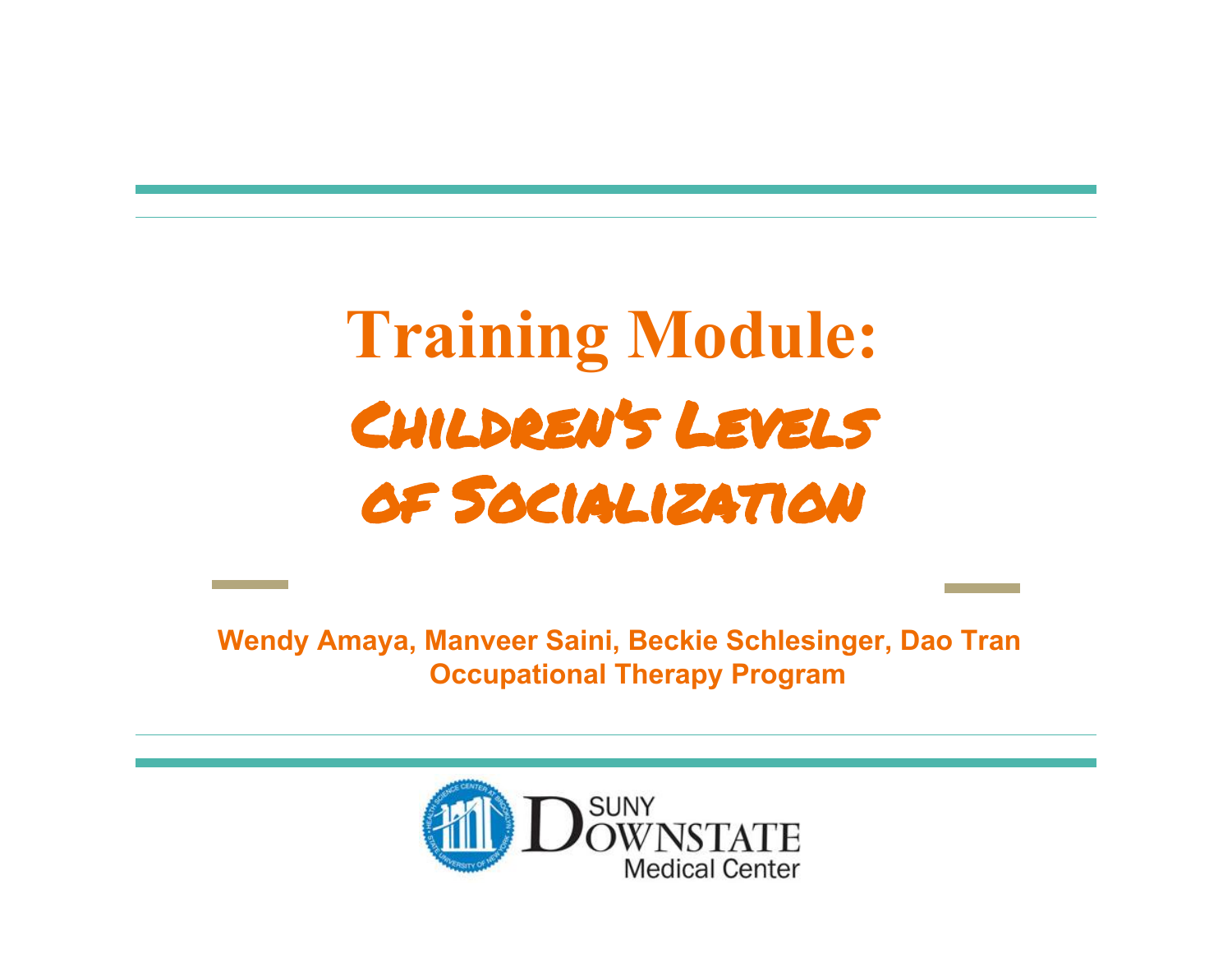### **Table of Contents**

| Group Play                         |                               | $3-4$    |
|------------------------------------|-------------------------------|----------|
| Purpose                            |                               | 5        |
| The Social Profile                 |                               | 6        |
| Children's Levels of Socialization |                               | $7 - 11$ |
|                                    | Parallel Play                 |          |
|                                    | <b>Associative Play</b>       | 8        |
|                                    | <b>Basic Cooperative Play</b> | 9        |
| References                         |                               | 10       |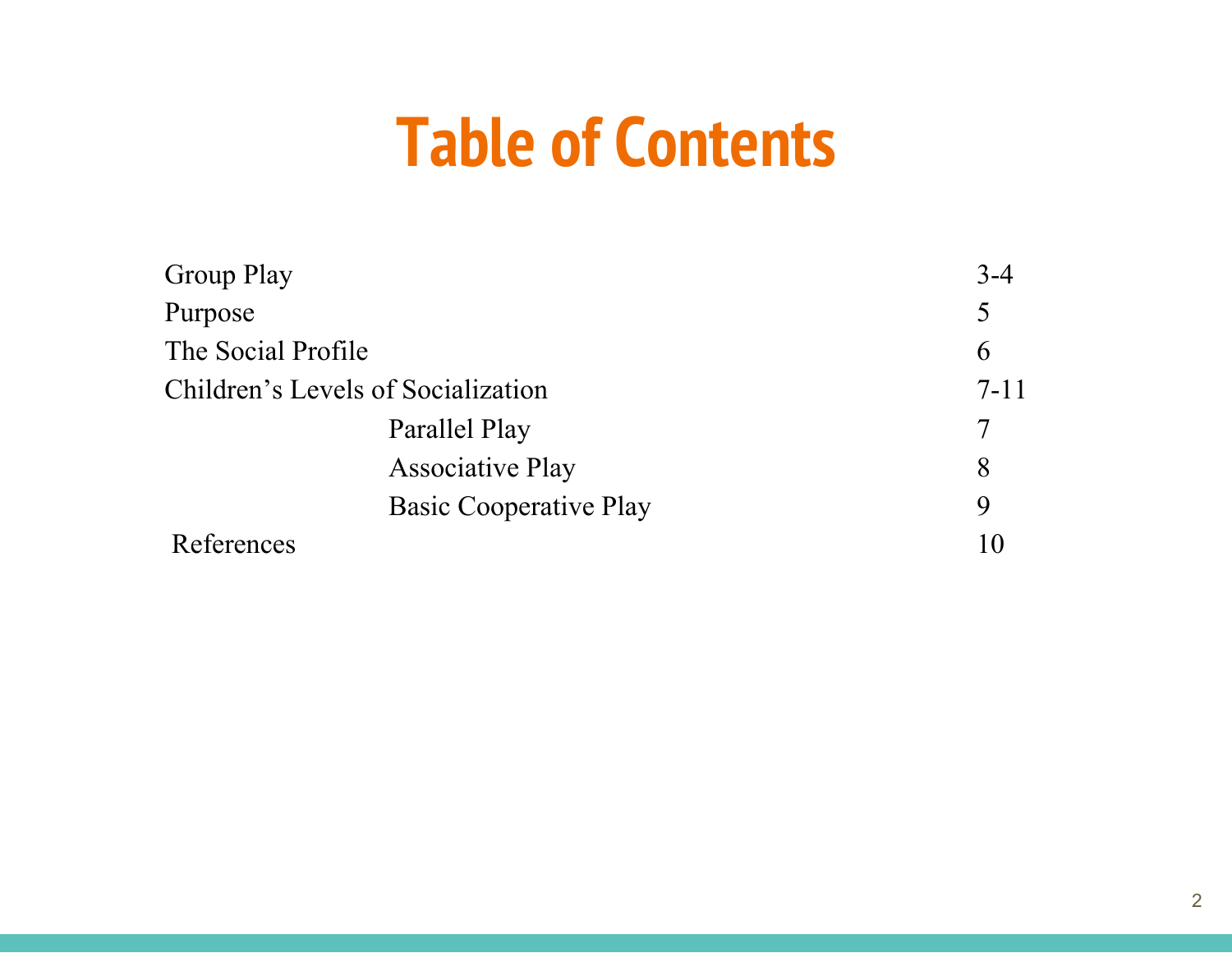# Group Play

As children's primary occupation is play, group play is integral to their development. Group play helps children build social and language skills by copying members of their group and develop interpersonal relationships with their peers. It can help children learn rules, develop negotiation skills, problem solve, and learn what is expected of them (Anderson-McNamee & Bailey, 2010). Importantly, group play teaches children how to work as a team. However, placing children into play groups that are not within their social levels can lead to disruption and fighting. This makes the group less successful, detracting from any therapeutic benefits of social interaction and group activities (Lehman, 2014).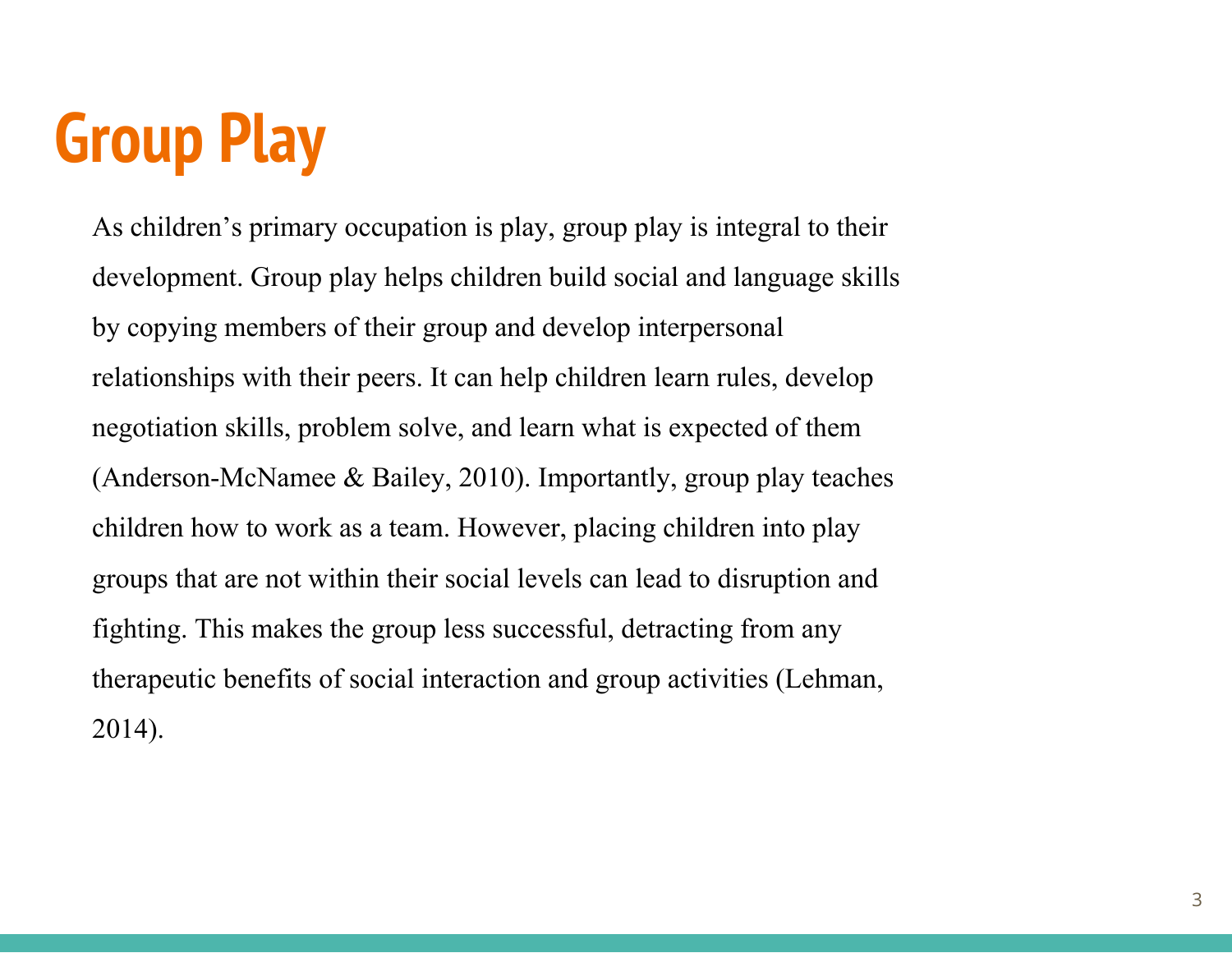# Group Play (continued)

A group leader's role is to make sure the group dynamic is conducive to productive learning. This is particularly important in a setting where there are children of differing ages and developmental stages. Also keep in mind that abuse and neglect can disrupt neurodevelopment and psychosocial development in children (Putman, 2006). Children who fail to form a strong attachment with parents or guardians at a young age tend to have difficulty with relationships and have poor peer interactions. It is imperative that these children's developmental stages and social interaction skills are taken into account.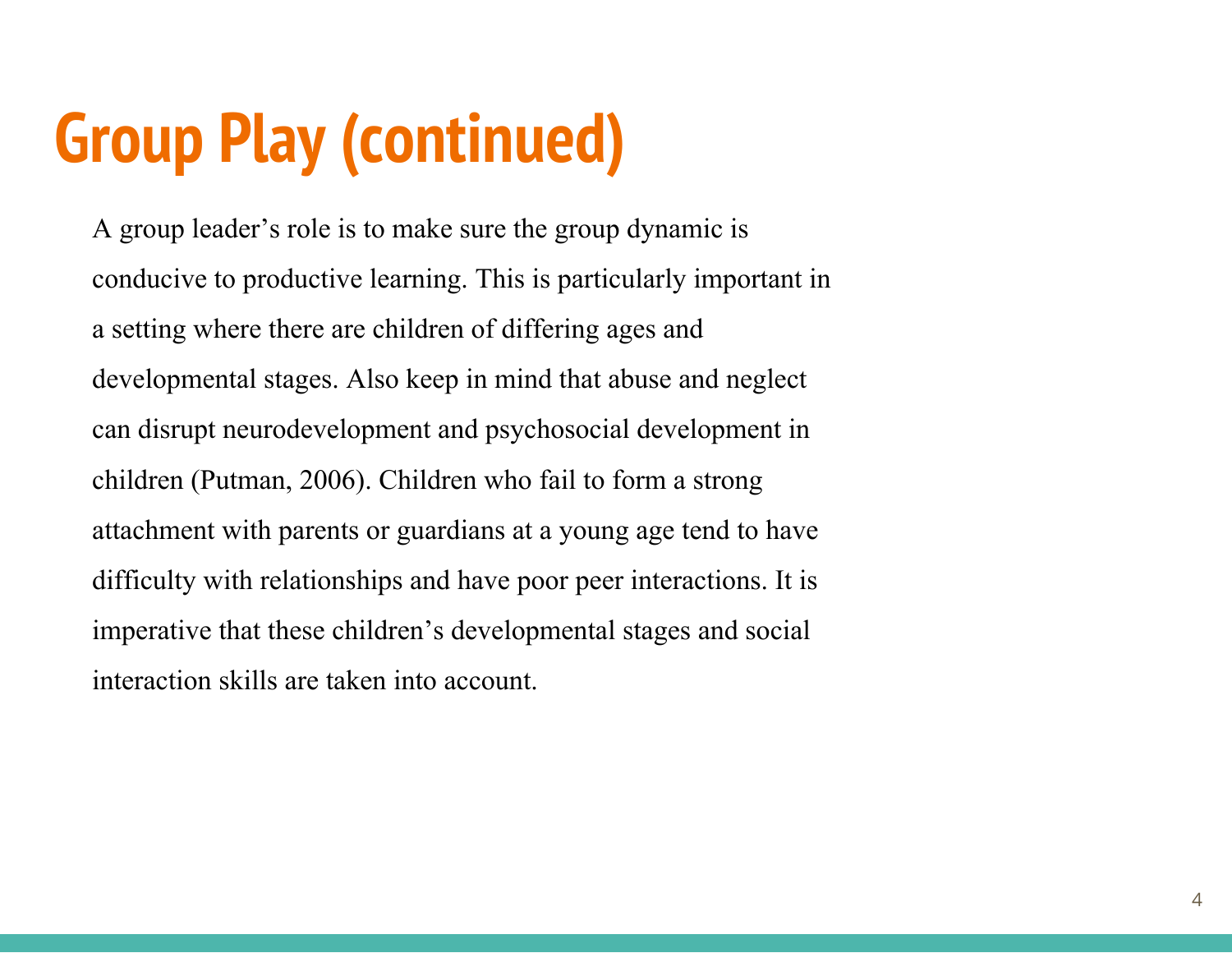### Purpose

This training module, through the use of The Social Profile's Levels of Socialization, will help you recognize different group levels of participation and interaction, thus helping you to design activities that are right for the group. The levels serve as a foundation to orient children to appropriate age- and skill-level activities. Indeed the goal is to create opportunities to be playful which improves the children's functional and social skills.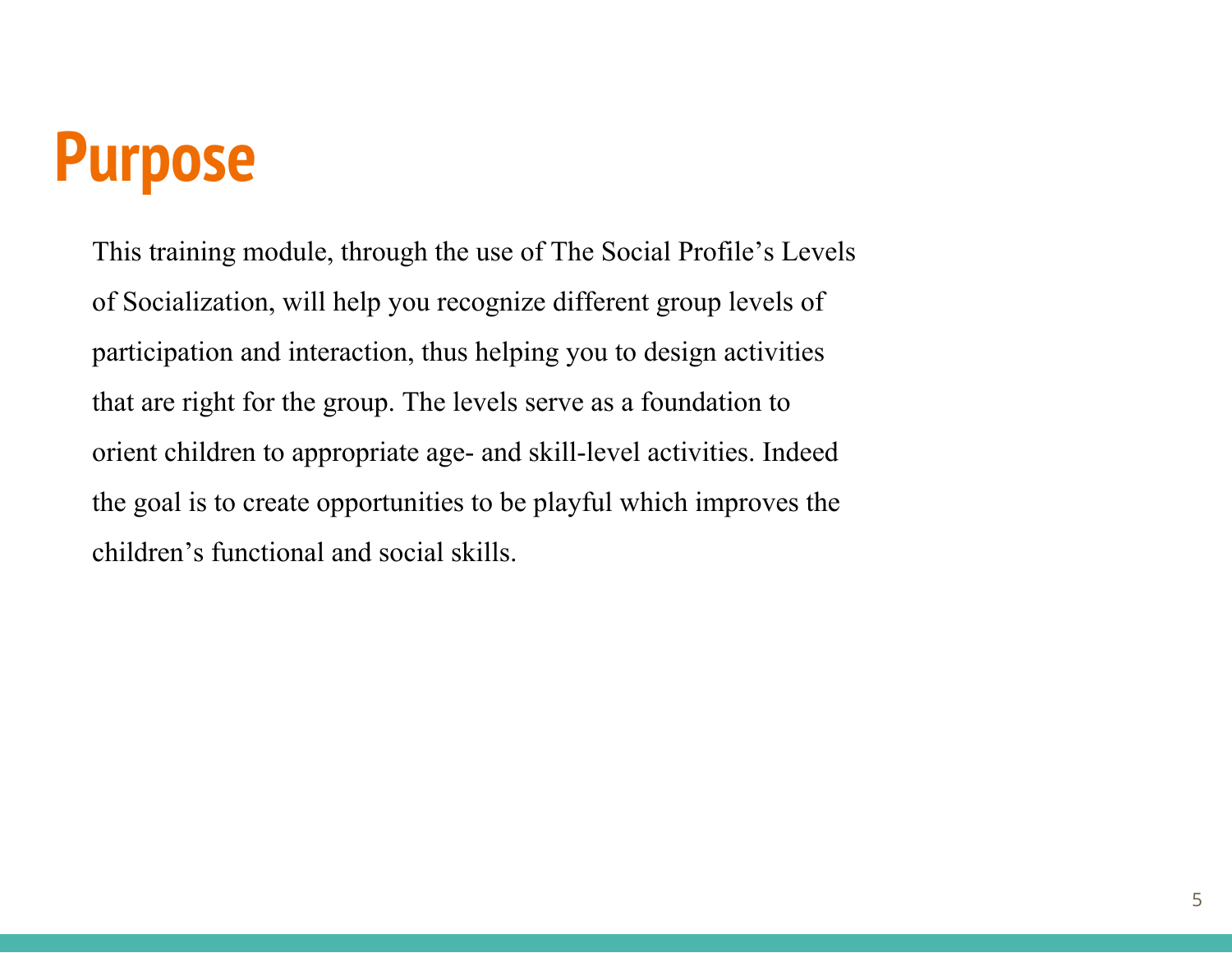## The Social Profile

[The Social Profile](https://www.maryvdonohue.com/) is an assessment tool developed by Mary V. Donohue PhD, OT/L, FAOTA to measure the level of social participation of individuals in group settings (Donohue, 2013). Group interaction can be organized into five social levels, mostly depending on the maturity of the group. As individuals age and mature, they further develop each level of socialization and will combine the levels during their interactions.

The following information on group levels, leader's roles, and activities have been adapted with Dr. Donohue's permission from Social Profile: Assessment of Social Participation in Children, Adolescents, and Adults by M. Donohue, 2013, Bethesda, MD: American Occupational Therapy Association, Inc.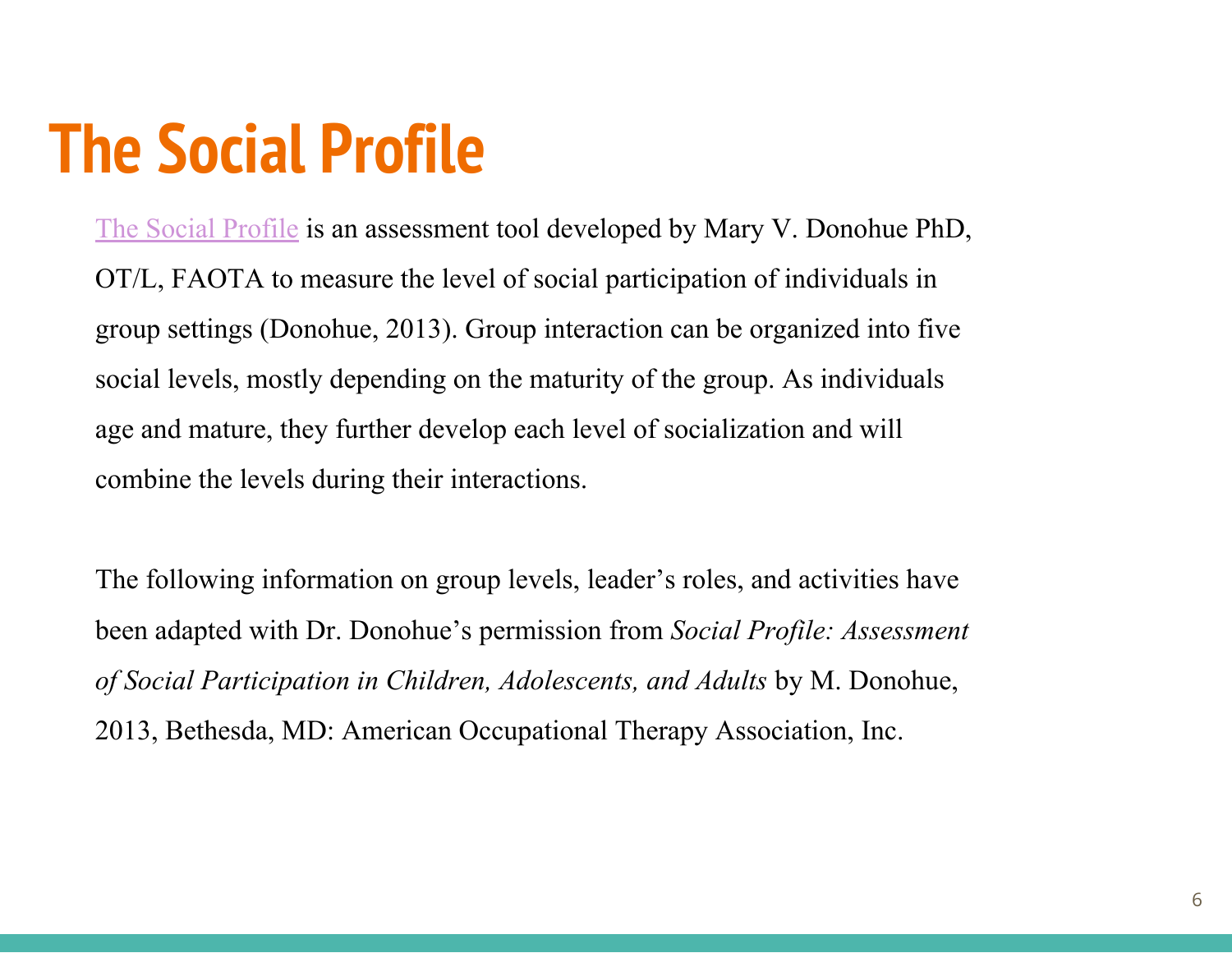### The Social Profile's Levels of Socialization: Parallel Play View parallel play:

Typical age of development: 18 months to 2 years The child does not directly play with other children but often is engaged in the same activity and plays adjacent to others; there is minimal exchange of verbal and nonverbal communications. At this level the child engages in pretend play by himself and develops the concept of ownership. (Donohue, 2013; Anderson-McNamee & Bailey, 2010).

Leader's Role: Select activity to meet safety, love, and esteem needs; reinforce parallel skills; provide task assistance

Activities: Little or no sharing of tasks; sufficient materials for all; make activities familiar to encourage interaction

#### [Video 1](https://www.youtube.com/watch?v=_PggEwYHW_0)

#### [Video 2](https://www.youtube.com/watch?v=Jp1-tgYUnUs)

Example 1: Two children playing with dolls next to each other but without interacting.

Example 2: Two children playing Legos independently, but side by side.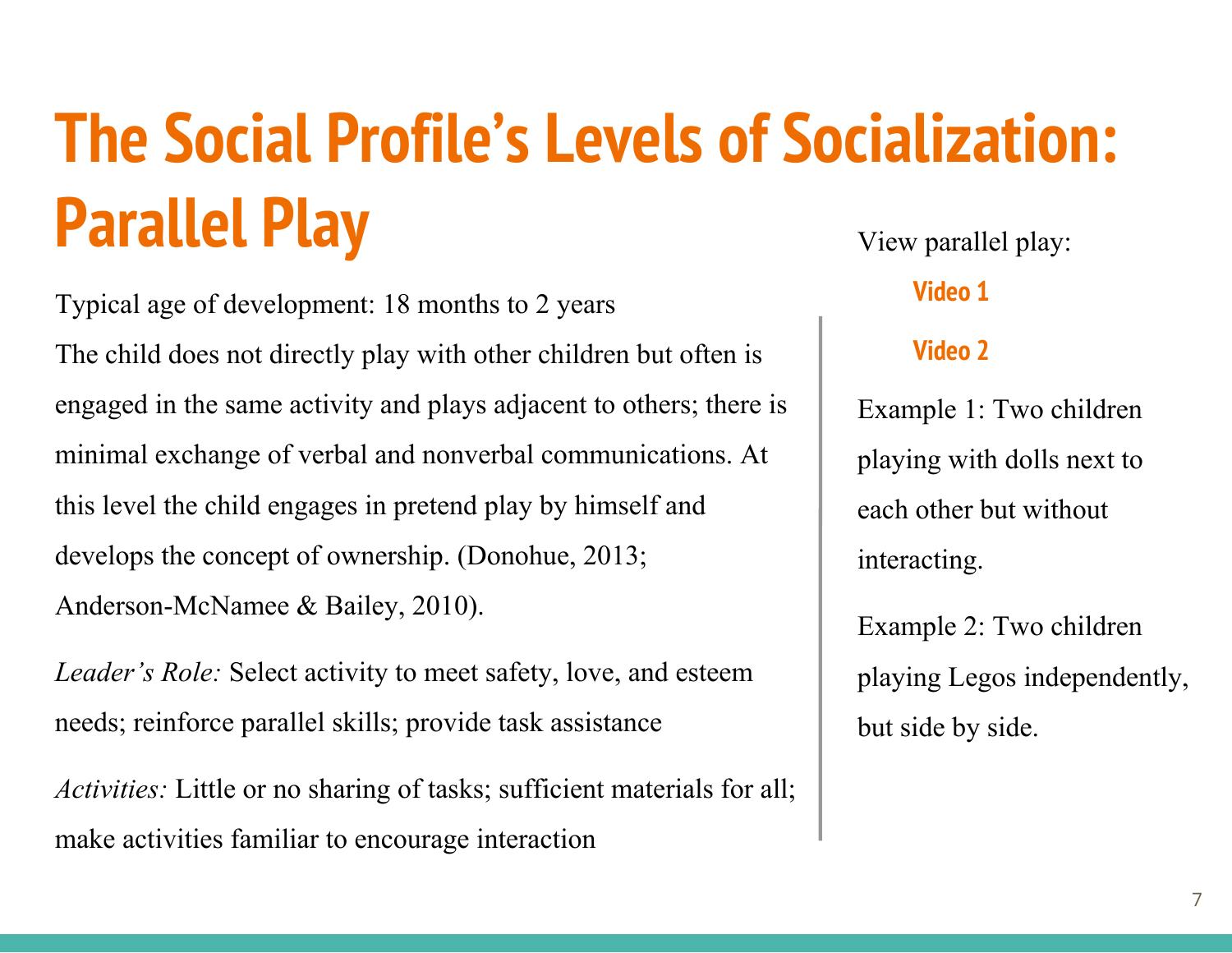# The Social Profile's Levels of Socialization: Associative Play

Typical age of development: 2 to 4 years The child begins interacting with others and understands give-and-take in helping roles but is focused on the short-term task. At this level of play the child may seek guidance or assistance with an activity and will begin to learn to share, problem-solve, and cooperate with others. (Donohue, 2013; Anderson-McNamee & Bailey, 2010).

Leader's Role: Select activity that reinforces desired behaviors; encourage subgroupings or pairs; help groups select tasks; encourage trial and error; foster cooperation and competition

Activities: Short-term tasks (less than 30 minutes) that promote enjoyment, can be shared, and engage the child

View associative play:

#### [Video 1](https://youtu.be/MdVhHB9ku0w)

Example 1: Children playing telephone for a few minutes.

Example 2: Children stacking wood blocks to build a tower together.

Example 3: Children working together to create a train track.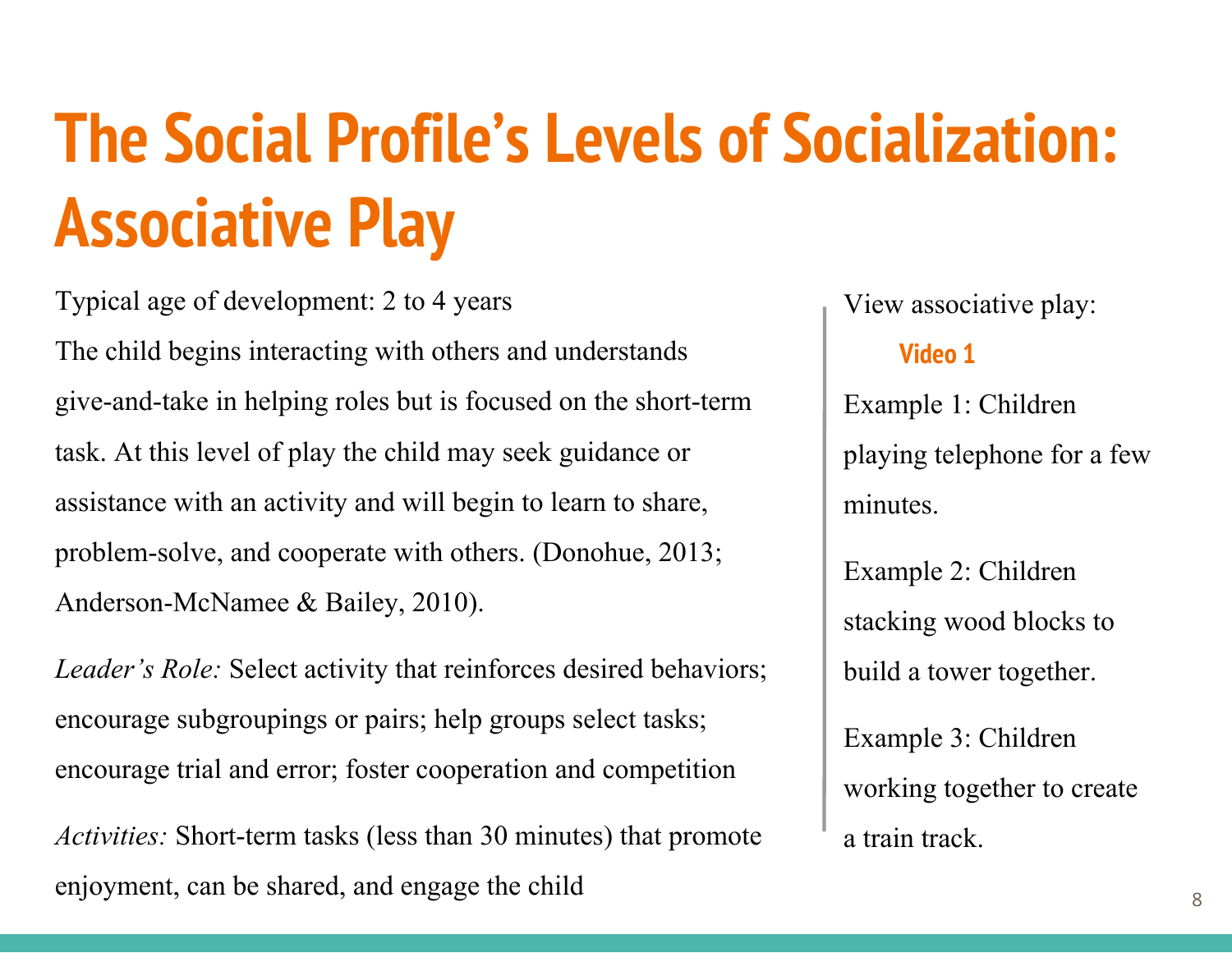# The Social Profile's Levels of Socialization: Basic Cooperative Play

Typical age of development: 5 to 7 years

Children in this level have moved from a self-centered world to being part of a group with expected group goals, norms, and rules. Children experiment with roles and at least one leader has been established. Membership is perceived as a right and group inclusion and exclusion is formed (Donohue, 2013; Anderson-McNamee & Bailey, 2010).

Leader's Role: Role model love and safety need fulfillment; give minimal assistance; serve as resource person; take on missing roles

Activities: Tasks are longer and more complex; activities reflect norms and goals and can be completed; the task encourages group problem solving

View basic cooperative play:

#### [Video 1](https://www.youtube.com/watch?v=r0xpWU3w3pQ)

#### [Video 2](https://www.youtube.com/watch?v=YD1zgNhhk-w)

Example 1: Children playing Simon Says or Hide and Seek. Example 2: Children building a Lego castle together. Example 3: Children participating in team sports

such as soccer, baseball, etc.